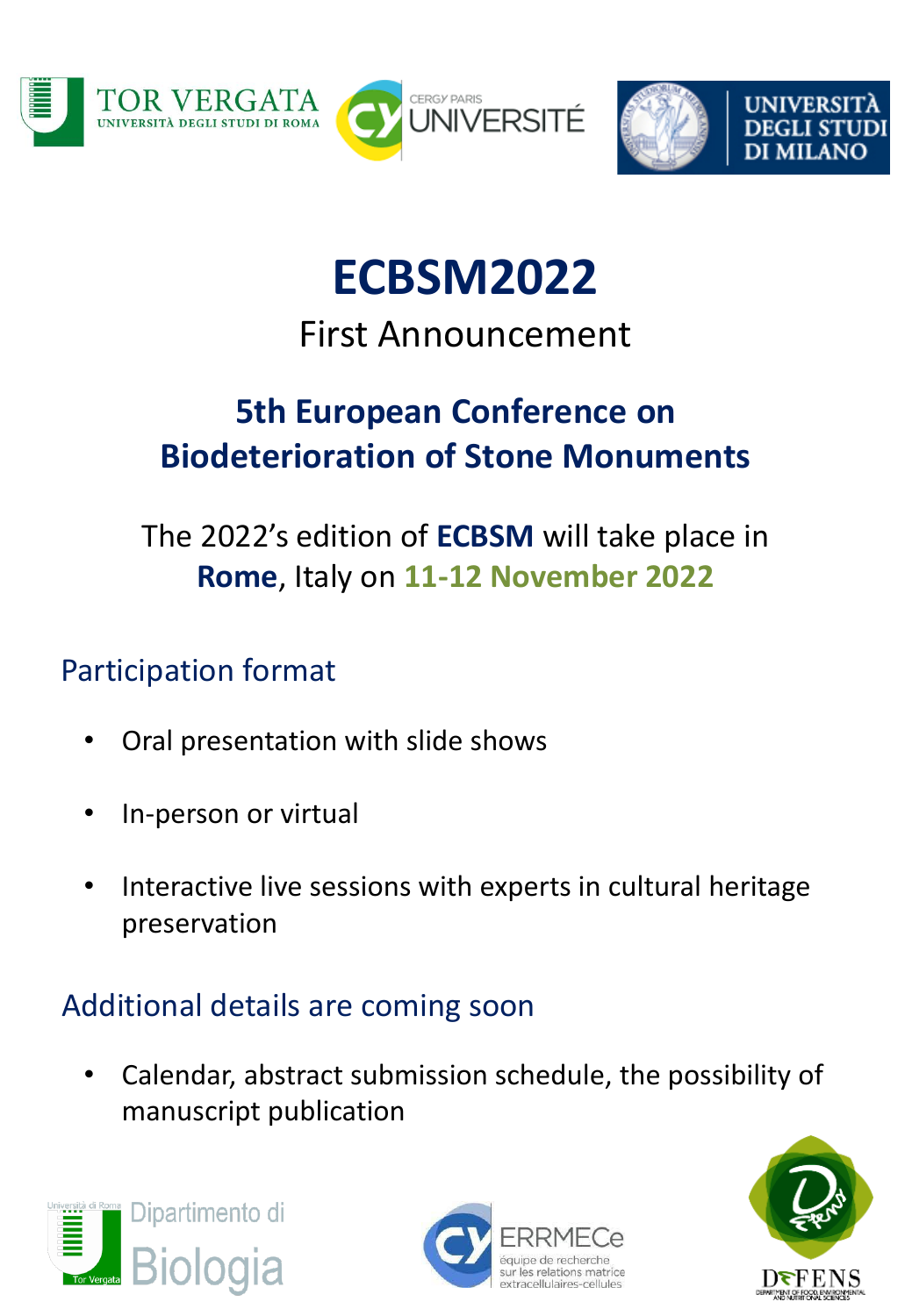



The **ECBSM2022** is a gathering for researchers, restorers, industrial experts, and teachers working on the biodeterioration of stone monuments in cultural preservation. Young researchers such as doctoral and master's students are highly encouraged to participate.

**The conference will cover the following topics:**

- **Biodegradation of stone monument materials: stone, concrete, wood, glass, and others**
- **Ecology of biofilms on stone monuments**
- **Agents and mechanisms of stone monuments biodeterioration in outdoor and confined environments**
- **Innovative and non-invasive technologies in stone monuments study and conservation**
- **Cultural heritage informatics: digitalization, bioinformatics, modelling, and monitoring systems**
- **Environmentally friendly antimicrobial treatments**
- **Novel environmentally friendly materials for sustainable stone heritage conservation**
- **Biodeterioration and climate change**
- **Heritage education for heritage conservation**